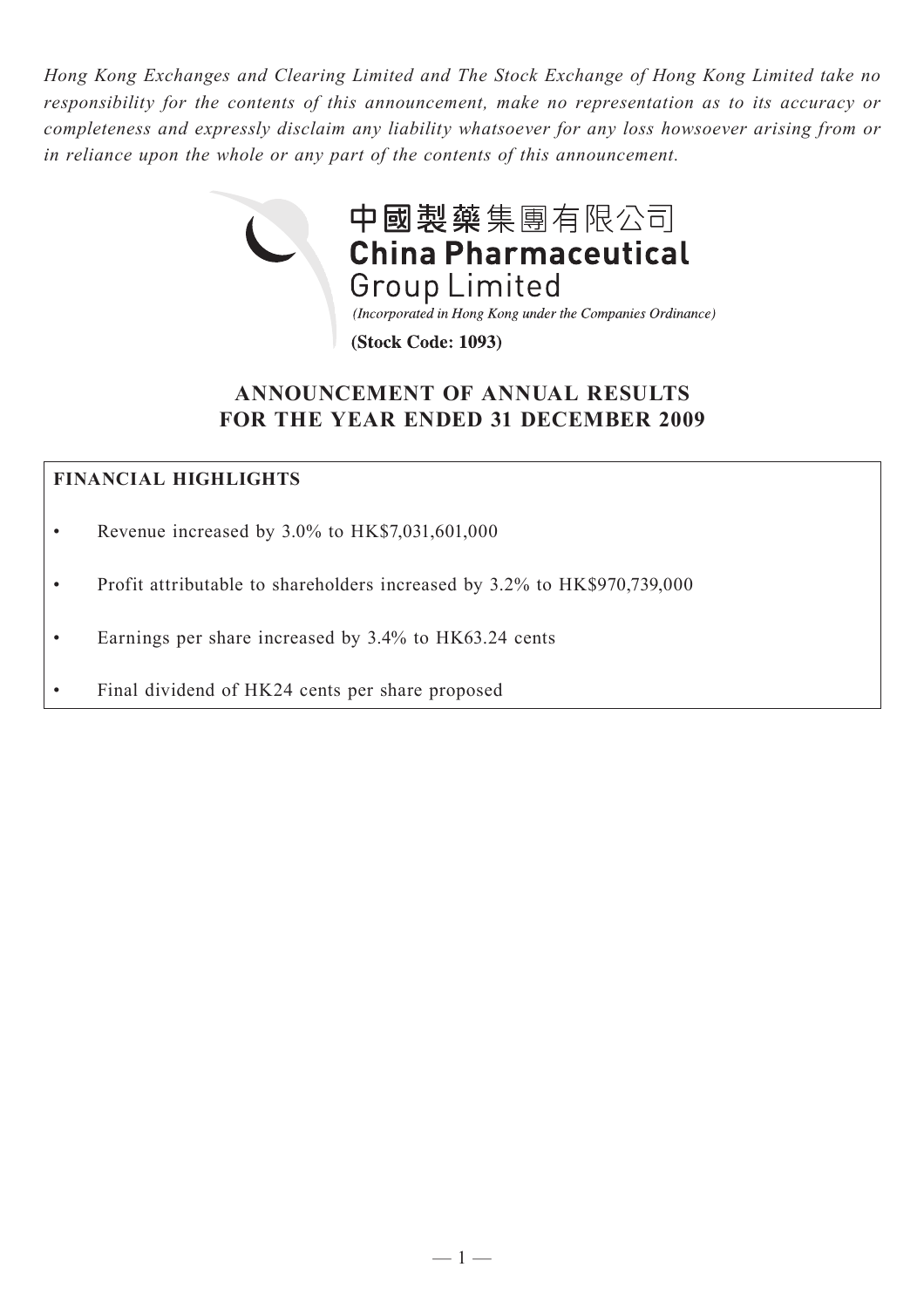## **RESULTS**

The Board of Directors of China Pharmaceutical Group Limited (the "Company") is pleased to announce the audited consolidated results of the Company and its subsidiaries (the "Group") for the year ended 31 December 2009 as follows:

# **CONSOLIDATED INCOME STATEMENT**

*For the year ended 31 December 2009*

|                                                          |                          | 2009            | 2008          |
|----------------------------------------------------------|--------------------------|-----------------|---------------|
|                                                          | <b>Notes</b>             | <b>HK\$'000</b> | HK\$'000      |
| Revenue                                                  | $\overline{2}$           | 7,031,601       | 6,829,995     |
| Cost of sales                                            |                          | (4,764,308)     | (4, 548, 661) |
| Gross profit                                             |                          | 2,267,293       | 2,281,334     |
| Other income                                             |                          | 49,482          | 42,834        |
| Selling and distribution expenses                        |                          | (587, 842)      | (470, 787)    |
| Administrative expenses                                  |                          | (461, 522)      | (514, 493)    |
| Other expenses                                           |                          | (96, 848)       | (120, 801)    |
| Operating profit                                         |                          | 1,170,563       | 1,218,087     |
| Share of results of a jointly controlled entity          |                          | 1,035           | 1,442         |
| Share of results of an associate                         |                          |                 | 1,362         |
| Gain on termination of a derivative financial instrument |                          |                 | 6,851         |
| Net gain on disposal of subsidiaries                     |                          | 24,128          |               |
| Impairment loss on an available-for-sale investment      |                          |                 | (10, 362)     |
| Finance costs                                            |                          | (69, 916)       | (109, 367)    |
| Profit before tax                                        | $\mathfrak{Z}$           | 1,125,810       | 1,108,013     |
| Income tax expense                                       | $\overline{\mathcal{A}}$ | (142, 776)      | (160, 983)    |
| Profit for the year                                      |                          | 983,034         | 947,030       |
| Attributable to:                                         |                          |                 |               |
| Owners of the Company                                    |                          | 970,739         | 940,560       |
| Minority interests                                       |                          | 12,295          | 6,470         |
|                                                          |                          | 983,034         | 947,030       |
|                                                          |                          | <b>HK</b> cents | HK cents      |
| Earnings per share — Basic                               | 6                        | 63.24           | 61.16         |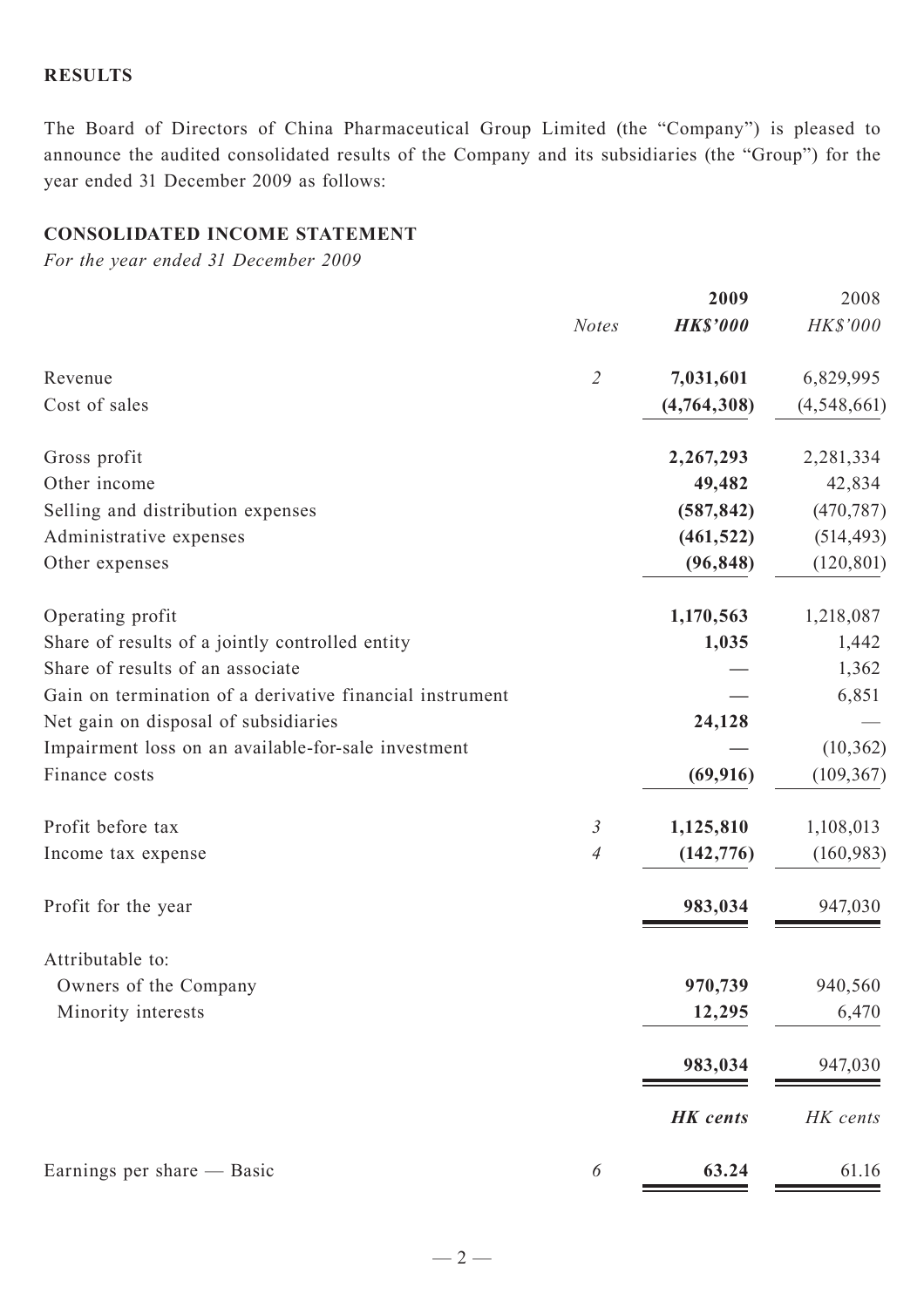# **CONSOLIDATED STATEMENT OF FINANCIAL POSITION**

*At 31 December 2009*

|                                                |                | 2009            | 2008      |
|------------------------------------------------|----------------|-----------------|-----------|
|                                                | <b>Notes</b>   | <b>HK\$'000</b> | HK\$'000  |
| <b>Non-current assets</b>                      |                |                 |           |
| Property, plant and equipment                  |                | 4,044,989       | 3,781,309 |
| Prepaid lease payments                         |                | 257,499         | 198,524   |
| Intangible assets                              |                | 154,528         | 89,333    |
| Goodwill                                       |                | 150,843         | 106,753   |
| Interest in a jointly controlled entity        |                | 23,976          | 22,941    |
| Available-for-sale investments                 |                | 7,770           | 5,307     |
| Pledged bank deposits                          |                |                 | 2,048     |
|                                                |                | 4,639,605       | 4,206,215 |
| <b>Current assets</b>                          |                |                 |           |
| Inventories                                    |                | 978,525         | 1,324,711 |
| Trade and other receivables                    | $\overline{7}$ | 1,065,967       | 908,094   |
| <b>Bills</b> receivables                       | $\overline{7}$ | 725,750         | 297,382   |
| Prepaid lease payments                         |                | 7,605           | 6,149     |
| Tax recoverable                                |                | 60              | 3,246     |
| Trade receivables due from a connected company |                | 28,283          | 23,063    |
| Amount due from a jointly controlled entity    |                | 17,939          | 13,484    |
| Pledged bank deposits                          |                | 50,637          |           |
| Bank balances and cash                         |                | 1,443,163       | 1,121,062 |
|                                                |                | 4,317,929       | 3,697,191 |
| <b>Current liabilities</b>                     |                |                 |           |
| Trade and other payables                       | 8              | 1,497,610       | 1,403,365 |
| Bills payables                                 | 8              | 357,045         | 253,409   |
| Trade payables due to a related company        |                | 829             | 17,711    |
| Amounts due to related companies               |                | 7,057           | 14,375    |
| Amounts due to connected companies             |                | 37,449          |           |
| Tax liabilities                                |                | 96,540          | 120,216   |
| Unsecured bank loans                           |                | 880,782         | 568,636   |
| Loans from a related company                   |                |                 | 8,382     |
|                                                |                | 2,877,312       | 2,386,094 |
| Net current assets                             |                | 1,440,617       | 1,311,097 |
| Total assets less current liabilities          |                | 6,080,222       | 5,517,312 |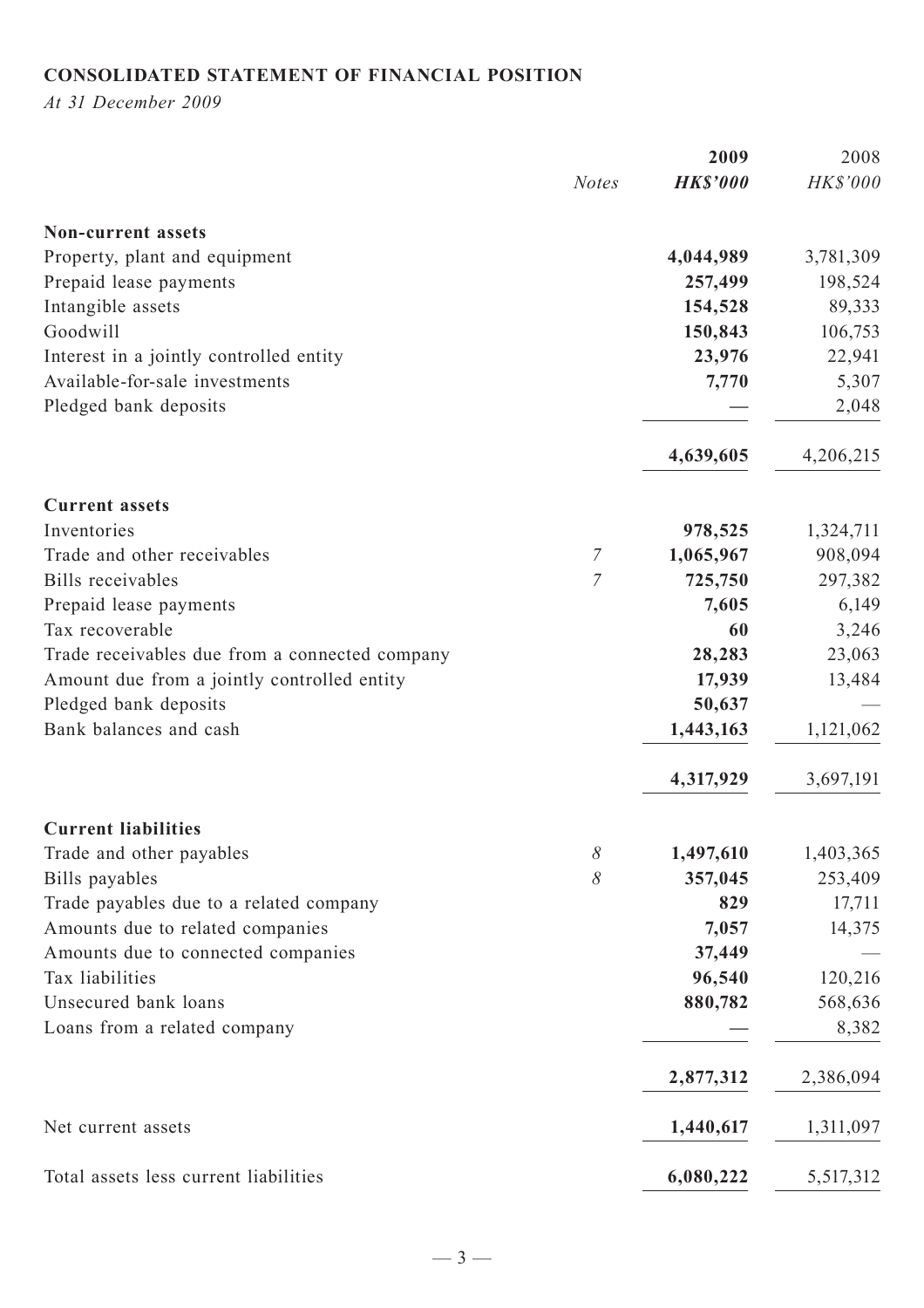|                                              |              | 2009            | 2008      |
|----------------------------------------------|--------------|-----------------|-----------|
|                                              | <b>Notes</b> | <b>HK\$'000</b> | HK\$'000  |
| <b>Non-current liabilities</b>               |              |                 |           |
| Unsecured bank loans                         |              | 687,027         | 804,991   |
| Loan from a related company                  |              |                 | 113,636   |
| Loan from a jointly controlled entity        |              | 28,409          |           |
| Deferred tax liabilities                     |              | 35,323          | 15,490    |
|                                              |              | 750,759         | 934,117   |
| Net assets                                   |              | 5,329,463       | 4,583,195 |
| <b>Capital and reserves</b>                  |              |                 |           |
| Share capital                                |              | 153,496         | 153,496   |
| Reserves                                     |              | 5,006,788       | 4,343,882 |
| Equity attributable to owners of the Company |              | 5,160,284       | 4,497,378 |
| Minority interests                           |              | 169,179         | 85,817    |
| Total equity                                 |              | 5,329,463       | 4,583,195 |
|                                              |              |                 |           |

### *Notes:*

#### **1. Accounting policies**

The consolidated financial statements have been prepared on the historical cost basis except for certain financial instruments, which are measured at fair values.

The consolidated financial statements have been prepared in accordance with the Hong Kong Financial Reporting Standards ("HKFRSs") issued by the Hong Kong Institute of Certified Public Accountants (the "HKICPA"). In addition, the consolidated financial statements include applicable disclosures required by the Rules Governing the Listing of Securities on The Stock Exchange of Hong Kong Limited (the "Listing Rules") and by the Hong Kong Companies Ordinance.

In the current year, the Group has applied the following new and revised standards, amendments and interpretations ("new and revised HKFRSs") issued by the HKICPA.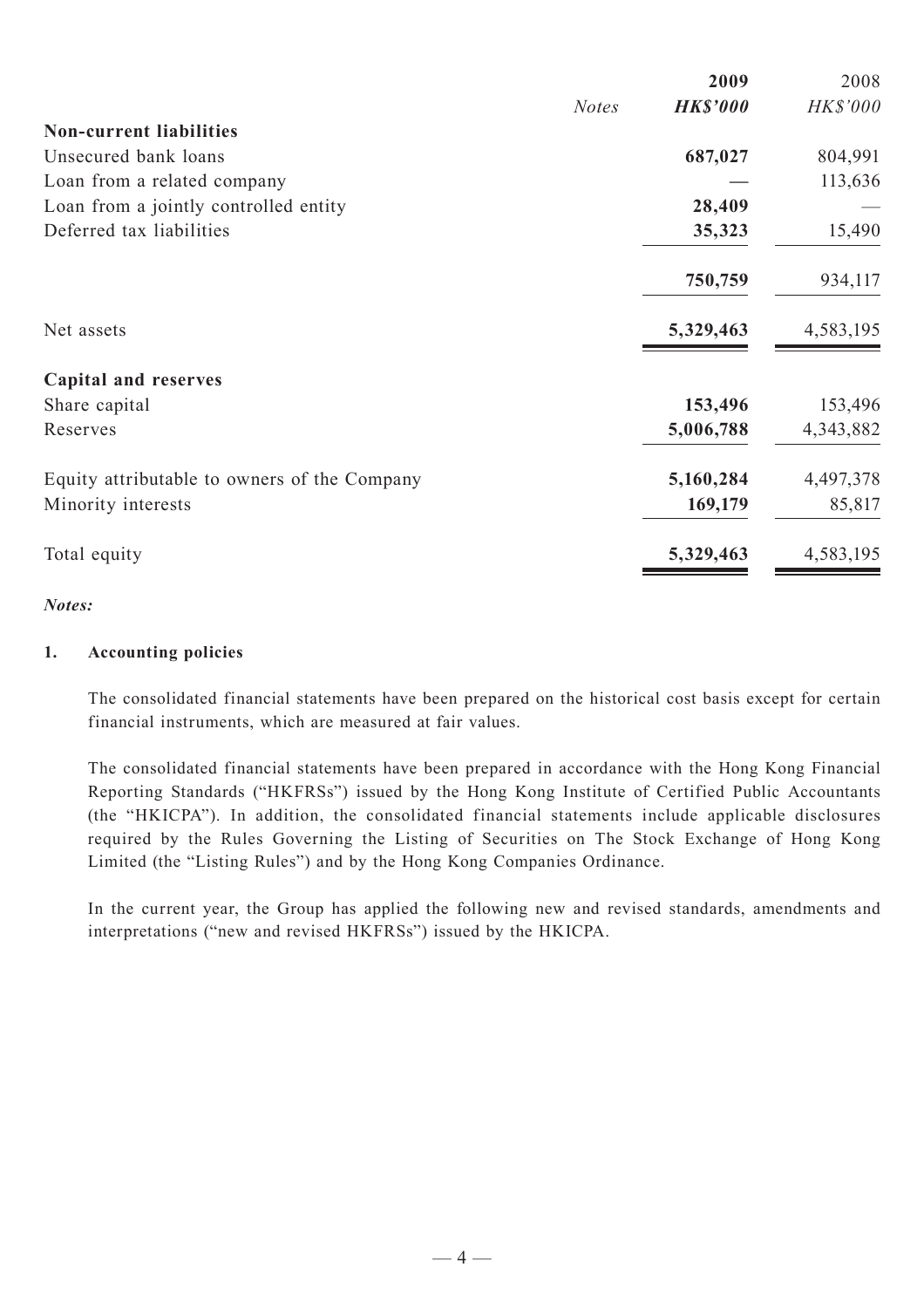| HKAS 1 (Revised 2007)                         | Presentation of Financial Statements                                                                                                                 |
|-----------------------------------------------|------------------------------------------------------------------------------------------------------------------------------------------------------|
| HKAS 23 (Revised 2007)                        | <b>Borrowing Costs</b>                                                                                                                               |
| HKAS 32 $& 1$ (Amendments)                    | Puttable Financial Instruments and Obligations Arising on<br>Liquidation                                                                             |
| HKFRS 1 & HKAS 27<br>(Amendments)             | Cost of an Investment in a Subsidiary, Jointly Controlled Entity or<br>Associate                                                                     |
| HKFRS 2 (Amendment)                           | Vesting Conditions and Cancellations                                                                                                                 |
| HKFRS 7 (Amendment)                           | Improving Disclosures about Financial Instruments                                                                                                    |
| <b>HKFRS 8</b>                                | <b>Operating Segments</b>                                                                                                                            |
| $HK(IFRIC)$ — Int 9 & HKAS 39<br>(Amendments) | <b>Embedded Derivatives</b>                                                                                                                          |
| $HK(IFRIC)$ — Int 13                          | <b>Customer Loyalty Programmes</b>                                                                                                                   |
| $HK(IFRIC)$ — Int 15                          | Agreements for the Construction of Real Estate                                                                                                       |
| $HK(IFRIC)$ — Int 16                          | Hedges of a Net Investment in a Foreign Operation                                                                                                    |
| $HK(IFRIC)$ — Int 18                          | Transfers of Assets from Customers                                                                                                                   |
| HKFRSs (Amendments)                           | Improvements to HKFRSs issued in 2008, except for the<br>amendment to HKFRS 5 that is effective for annual periods<br>beginning or after 1 July 2009 |
| <b>HKFRSs</b> (Amendments)                    | Improvements to HKFRSs issued in 2009 in relation to the<br>amendment to paragraph 80 of HKAS 39                                                     |

Except as described below, the adoption of the new and revised HKFRSs has had no material effect on the consolidated financial statements of the Group for the current or prior accounting periods.

#### *HKAS 1 (Revised 2007) Presentation of Financial Statements*

HKAS 1 (Revised 2007) has introduced terminology changes (including revised titles for the financial statements) and changes in the format and content of the financial statements.

#### *HKFRS 8 Operating Segments*

HKFRS 8 is a disclosure standard that has not resulted in a redesignation of the Group's reportable segments (see note 2).

#### *Improving Disclosures about Financial Instruments (Amendments to HKFRS 7 Financial Instruments: Disclosures)*

The amendments to HKFRS 7 expand the disclosures required in relation to fair value measurements in respect of financial instruments which are measured at fair value. The amendments also expand and amend the disclosures required in relation to liquidity risk. The Group has not provided comparative information for the expanded disclosures in accordance with the transitional provision set out in the amendments.

#### *HKAS 23 (Revised 2007) Borrowing Costs*

In previous years, the Group expensed all borrowing costs that were directly attributable to the acquisition, construction or production of a qualifying asset when they were incurred. HKAS 23 (Revised 2007) removes the option previously available to expense all borrowing costs when incurred. The adoption of HKAS 23 (Revised 2007) has resulted in the Group changing its accounting policy to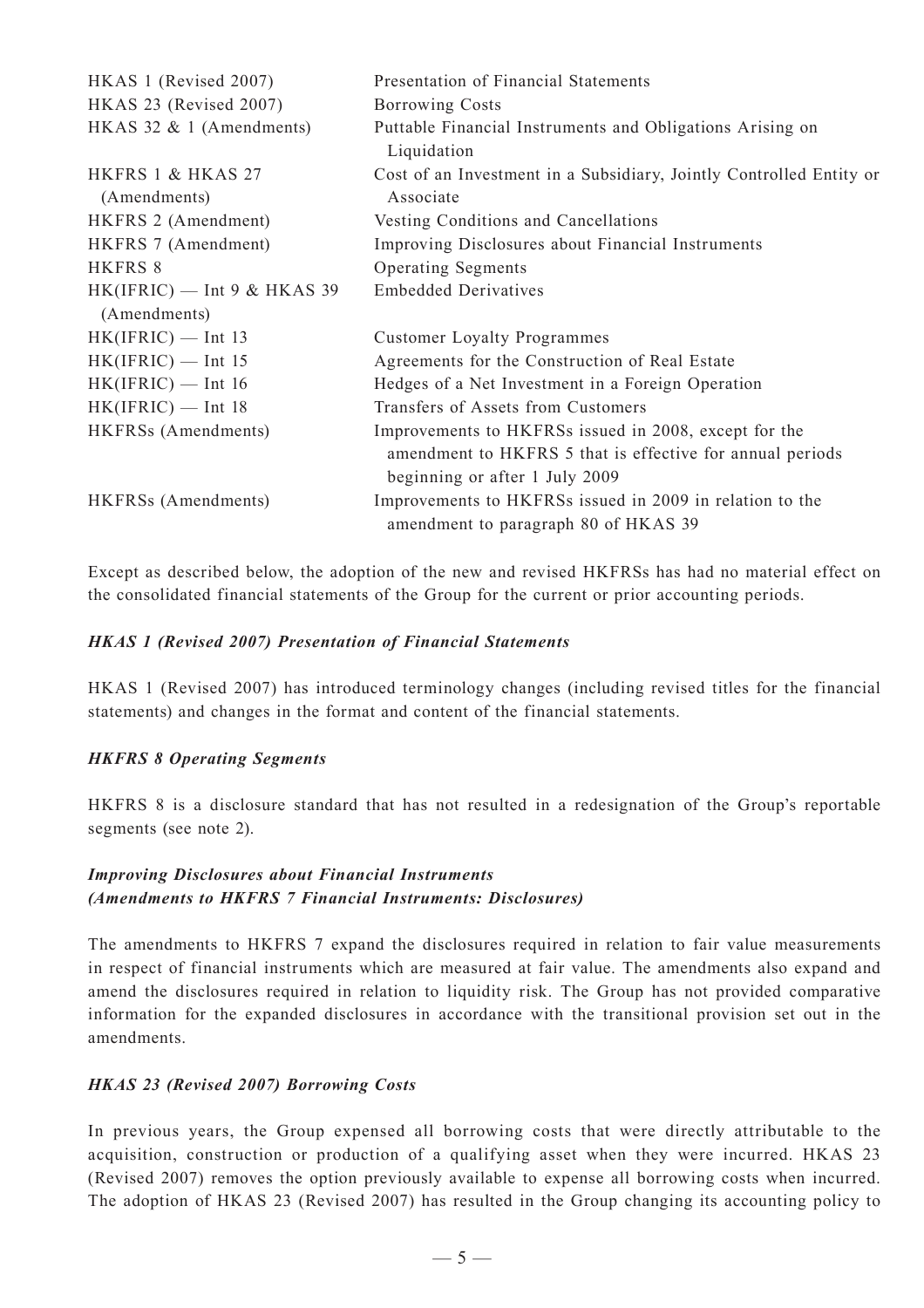capitalise all such borrowing costs as part of the cost of the qualifying asset. The Group has applied the revised accounting policy to borrowing costs relating to qualifying assets for which the commencement date for capitalisation is on or after 1 January 2009 in accordance with the transitional provisions in HKAS 23 (Revised 2007). As the revised accounting policy has been applied prospectively from 1 January 2009, this change in accounting policy has not resulted in restatement of amounts reported in respect of prior accounting periods. In the current year, the Group has not capitalised any borrowing costs in accordance with HKAS 23 (Revised 2007).

The Group has not early applied the following new and revised standards, amendments or interpretations that have been issued but are not yet effective.

| <b>HKFRSs</b> (Amendments) | Amendment to HKFRS 5 as part of Improvements to HKFRSs 2008 <sup>1</sup> |
|----------------------------|--------------------------------------------------------------------------|
| HKFRSs (Amendments)        | Improvements to HKFRSs 2009 <sup>2</sup>                                 |
| HKAS 24 (Revised)          | Related Party Disclosures <sup>3</sup>                                   |
| HKAS 27 (Revised)          | Consolidated and Separate Financial Statements <sup>1</sup>              |
| HKAS 32 (Amendment)        | Classification of Rights Issues <sup>4</sup>                             |
| HKAS 39 (Amendment)        | Eligible Hedged Items <sup>1</sup>                                       |
| HKFRS 1 (Amendment)        | Additional Exemptions for First-time Adopters <sup>5</sup>               |
| HKFRS 1 (Amendment)        | Limited Exemption from Comparative HKFRS 7 Disclosures for               |
|                            | First-time Adopters <sup>6</sup>                                         |
| HKFRS 2 (Amendment)        | Group Cash-settled Share-based Payment Transactions <sup>5</sup>         |
| HKFRS 3 (Revised)          | Business Combinations <sup>1</sup>                                       |
| <b>HKFRS 9</b>             | Financial Instruments <sup>7</sup>                                       |
| $HK(IFRIC)$ — Int 14       | Prepayments of a Minimum Funding Requirement <sup>3</sup>                |
| (Amendment)                |                                                                          |
| $HK(IFRIC)$ — Int 17       | Distributions of Non-cash Assets to Owners <sup>1</sup>                  |
| $HK(IFRIC)$ — Int 19       | Extinguishing Financial Liabilities with Equity Instruments <sup>6</sup> |

<sup>1</sup> Effective for annual periods beginning on or after 1 July 2009.

<sup>2</sup> Amendments that are effective for annual periods beginning on or after 1 July 2009 and 1 January 2010, as appropriate.

- <sup>3</sup> Effective for annual periods beginning on or after 1 January 2011.
- <sup>4</sup> Effective for annual periods beginning on or after 1 February 2010.
- $5$  Effective for annual periods beginning on or after 1 January 2010.
- 6 Effective for annual periods beginning on or after 1 July 2010.

<sup>7</sup> Effective for annual periods beginning on or after 1 January 2013.

The application of HKFRS 3 (Revised) may affect the accounting for business combination for which the acquisition date is on or after 1 January 2010. HKAS 27 (Revised) will affect the accounting treatment for changes in a Group's ownership interest in a subsidiary.

HKFRS 9 "Financial Instruments" introduces new requirements for the classification and measurement of financial assets and will be effective from 1 January 2013, with earlier application permitted. The standard requires all recognised financial assets that are within the scope of HKAS 39 "Financial Instruments: Recognition and Measurement" to be measured at either amortised cost or fair value. Specifically, debt investments that (i) are held within a business model whose objective is to collect the contractual cash flows and (ii) have contractual cash flows that are solely payments of principal and interest on the principal outstanding are generally measured at amortised cost. All other debt investments and equity investments are measured at fair value. The application of HKFRS 9 might affect the classification and measurement of the Group's financial assets.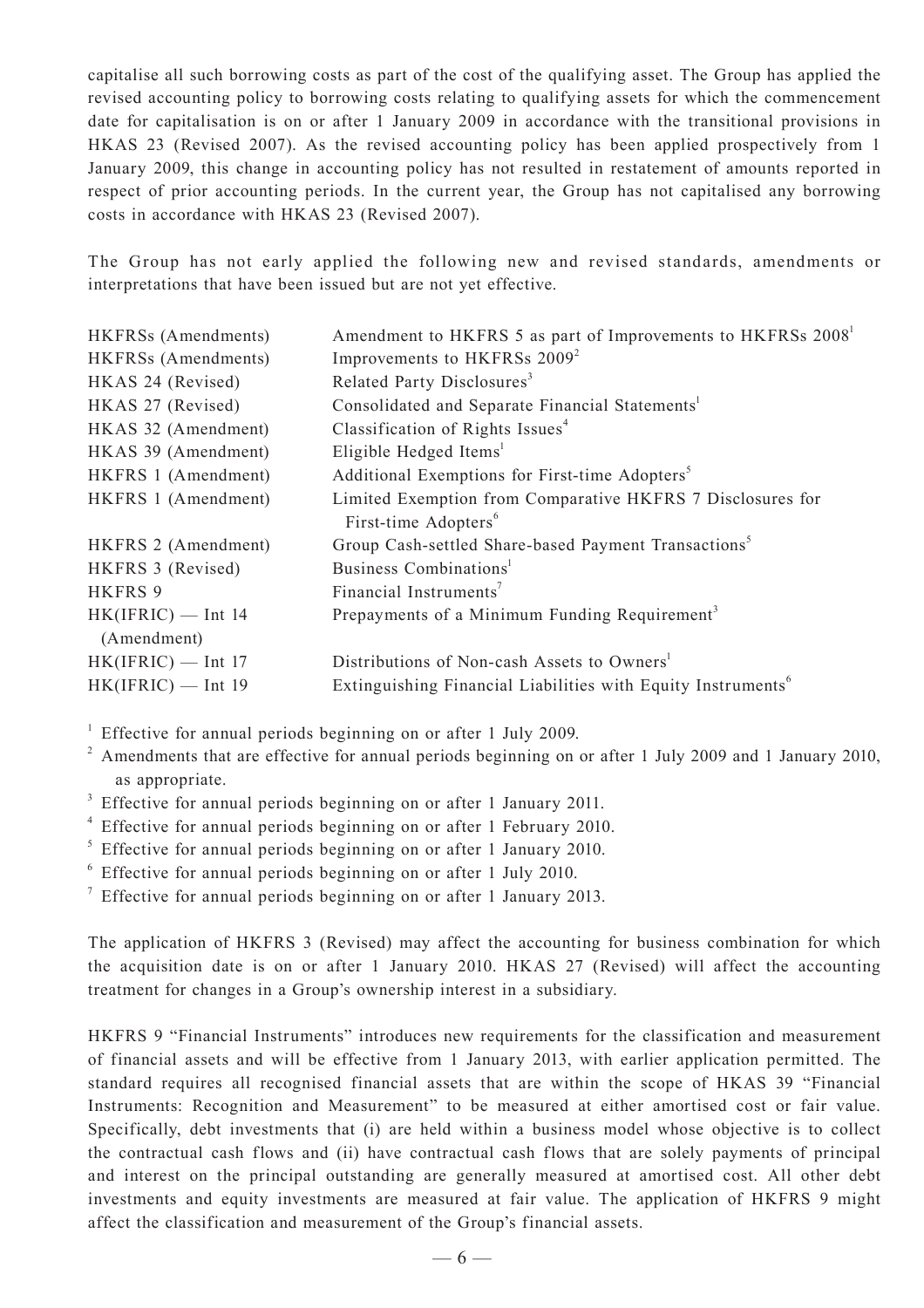The directors of the Company anticipate that the application of the other new and revised standards, amendments or interpretations will have no material impact on the consolidated financial statements.

#### **2. Revenue and segment information**

|                | 2009<br><b>HK\$'000</b> | 2008<br>HK\$'000 |
|----------------|-------------------------|------------------|
| Sale of goods  | 7,013,351               | 6,819,852        |
| Service income | 18,250                  | 10,143           |
|                | 7,031,601               | 6,829,995        |

The Group's reportable segments include the manufacture and sale of (i) intermediates and bulk drugs (including vitamin C series and antibiotics series), (ii) finished drugs, and (iii) other pharmaceutical related businesses.

#### *Segment revenue and results*

The following is an analysis of the Group's revenue and results by reportable segment.

#### **For the year ended 31 December 2009:**

|                                                                                                                              | <b>Intermediates</b> and<br><b>Bulk Drugs</b> |                                                 |                                             |                                  |                                        |                                           |
|------------------------------------------------------------------------------------------------------------------------------|-----------------------------------------------|-------------------------------------------------|---------------------------------------------|----------------------------------|----------------------------------------|-------------------------------------------|
|                                                                                                                              | Vitamin C<br>series<br><b>HK\$'000</b>        | <b>Antibiotics</b><br>series<br><b>HK\$'000</b> | Finished<br><b>Drugs</b><br><b>HK\$'000</b> | <b>Others</b><br><b>HK\$'000</b> | <b>Eliminations</b><br><b>HK\$'000</b> | Consolidated<br><b>HK\$'000</b>           |
| <b>SEGMENT REVENUE</b><br>External sales<br>Inter-segment sales                                                              | 2,222,093<br>7,704                            | 2,419,479<br>574,451                            | 2,188,596                                   | 201,433<br>14,289                | (596, 444)                             | 7,031,601                                 |
| <b>TOTAL REVENUE</b>                                                                                                         | 2,229,797                                     | 2,993,930                                       | 2,188,596                                   | 215,722                          | (596, 444)                             | 7,031,601                                 |
| Inter-segment sales are charged at prevailing market rates.                                                                  |                                               |                                                 |                                             |                                  |                                        |                                           |
| <b>SEGMENT PROFIT</b>                                                                                                        | 1,119,996                                     | 32,516                                          | 142,169                                     | 12,029                           |                                        | 1,306,710                                 |
| Unallocated income<br>Unallocated expenses                                                                                   |                                               |                                                 |                                             |                                  |                                        | 9,751<br>(145, 898)                       |
| Operating profit<br>Share of results of a jointly controlled entity<br>Net gain on disposal of subsidiaries<br>Finance costs |                                               |                                                 |                                             |                                  |                                        | 1,170,563<br>1,035<br>24,128<br>(69, 916) |
| Profit before tax<br>Income tax expense                                                                                      |                                               |                                                 |                                             |                                  |                                        | 1,125,810<br>(142, 776)                   |
| Profit for the year                                                                                                          |                                               |                                                 |                                             |                                  |                                        | 983,034                                   |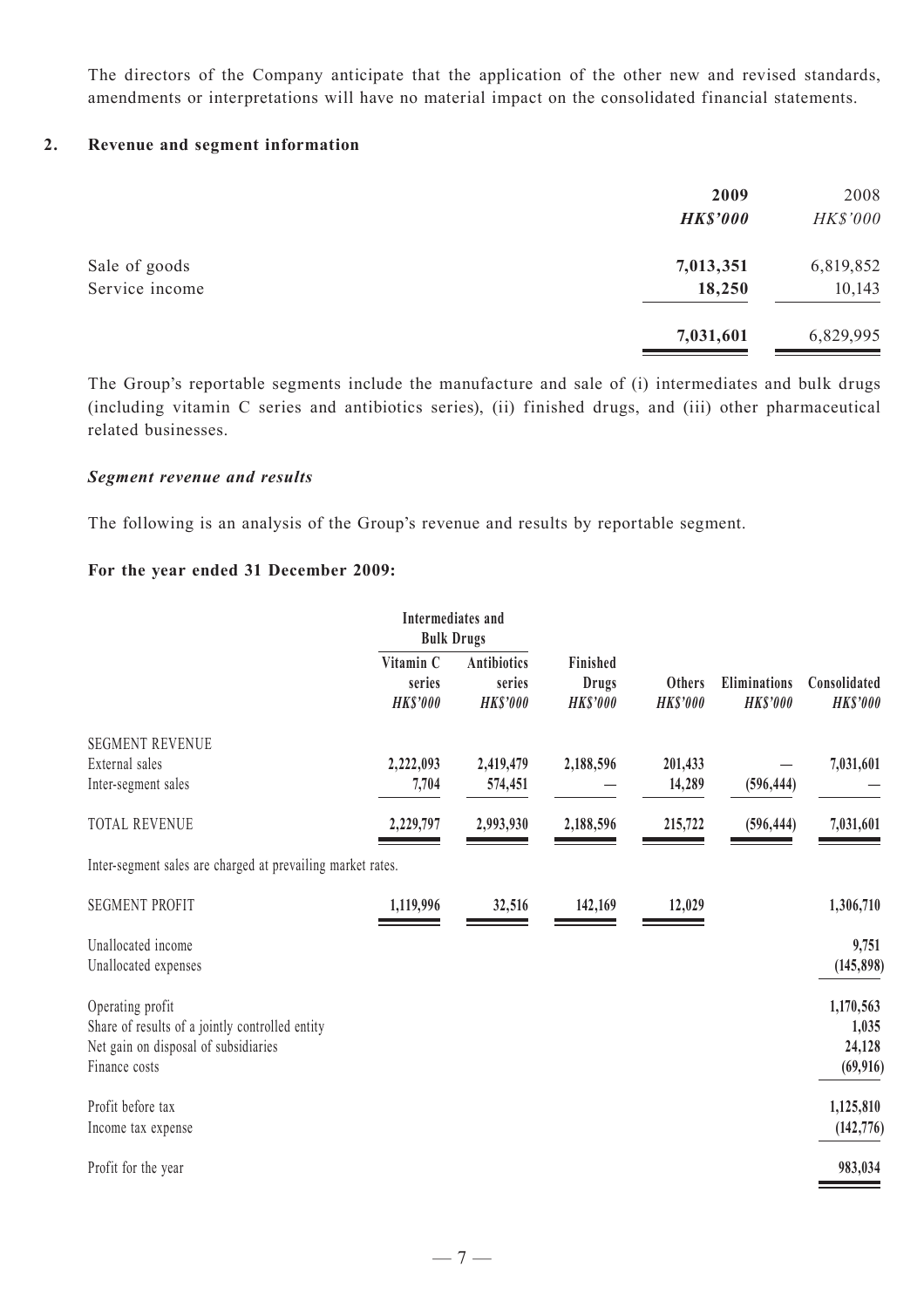### For the year ended 31 December 2008:

|                                                                                                                                                          |                                 | Intermediates and<br><b>Bulk Drugs</b> |                               |                    |            |                             |                          |
|----------------------------------------------------------------------------------------------------------------------------------------------------------|---------------------------------|----------------------------------------|-------------------------------|--------------------|------------|-----------------------------|--------------------------|
|                                                                                                                                                          | Vitamin C<br>series<br>HK\$'000 | Antibiotics<br>series<br>HK\$'000      | Finished<br>Drugs<br>HK\$'000 | Others<br>HK\$'000 |            | Eliminations<br>HK\$'000    | Consolidated<br>HK\$'000 |
| <b>SEGMENT REVENUE</b><br>External sales<br>Inter-segment sales                                                                                          | 2,156,731<br>2,338              | 2,606,899<br>721,917                   | 1,988,677                     | 77,688<br>6,472    | (730, 727) | 6,829,995                   |                          |
| <b>TOTAL REVENUE</b>                                                                                                                                     | 2,159,069                       | 3,328,816                              | 1,988,677                     | 84,160             | (730, 727) | 6,829,995                   |                          |
| Inter-segment sales are charged at prevailing market rates.                                                                                              |                                 |                                        |                               |                    |            |                             |                          |
| <b>SEGMENT PROFIT (LOSS)</b>                                                                                                                             | 977,500                         | 225,876                                | 124,097                       | (3,213)            |            | 1,324,260                   |                          |
| Unallocated income<br>Unallocated expenses                                                                                                               |                                 |                                        |                               |                    |            | 6,743<br>(112, 916)         |                          |
| Operating profit<br>Share of results of a jointly controlled entity<br>Share of results of an associate<br>Gain on termination of a derivative financial |                                 |                                        |                               |                    |            | 1,218,087<br>1,442<br>1,362 |                          |
| instrument<br>Impairment loss on an available-for-sale                                                                                                   |                                 |                                        |                               |                    |            | 6,851                       |                          |
| investment<br>Finance costs                                                                                                                              |                                 |                                        |                               |                    |            | (10, 362)<br>(109, 367)     |                          |
| Profit before tax<br>Income tax expense                                                                                                                  |                                 |                                        |                               |                    |            | 1,108,013<br>(160, 983)     |                          |
| Profit for the year                                                                                                                                      |                                 |                                        |                               |                    |            | 947,030                     |                          |

## *Geographical information*

The following is an analysis of the Group's revenue by geographical market based on geographical location of customers for the year:

|                                            | 2009<br><b>HK\$'000</b> | 2008<br>HK\$'000 |
|--------------------------------------------|-------------------------|------------------|
| The People's Republic of China (the "PRC") | 4,422,439               | 4,401,791        |
| Asia other than the PRC                    | 1,291,746               | 1,116,506        |
| Americas                                   | 681,762                 | 641,922          |
| Europe                                     | 552,623                 | 593,684          |
| Others                                     | 83,031                  | 76,092           |
|                                            | 7,031,601               | 6,829,995        |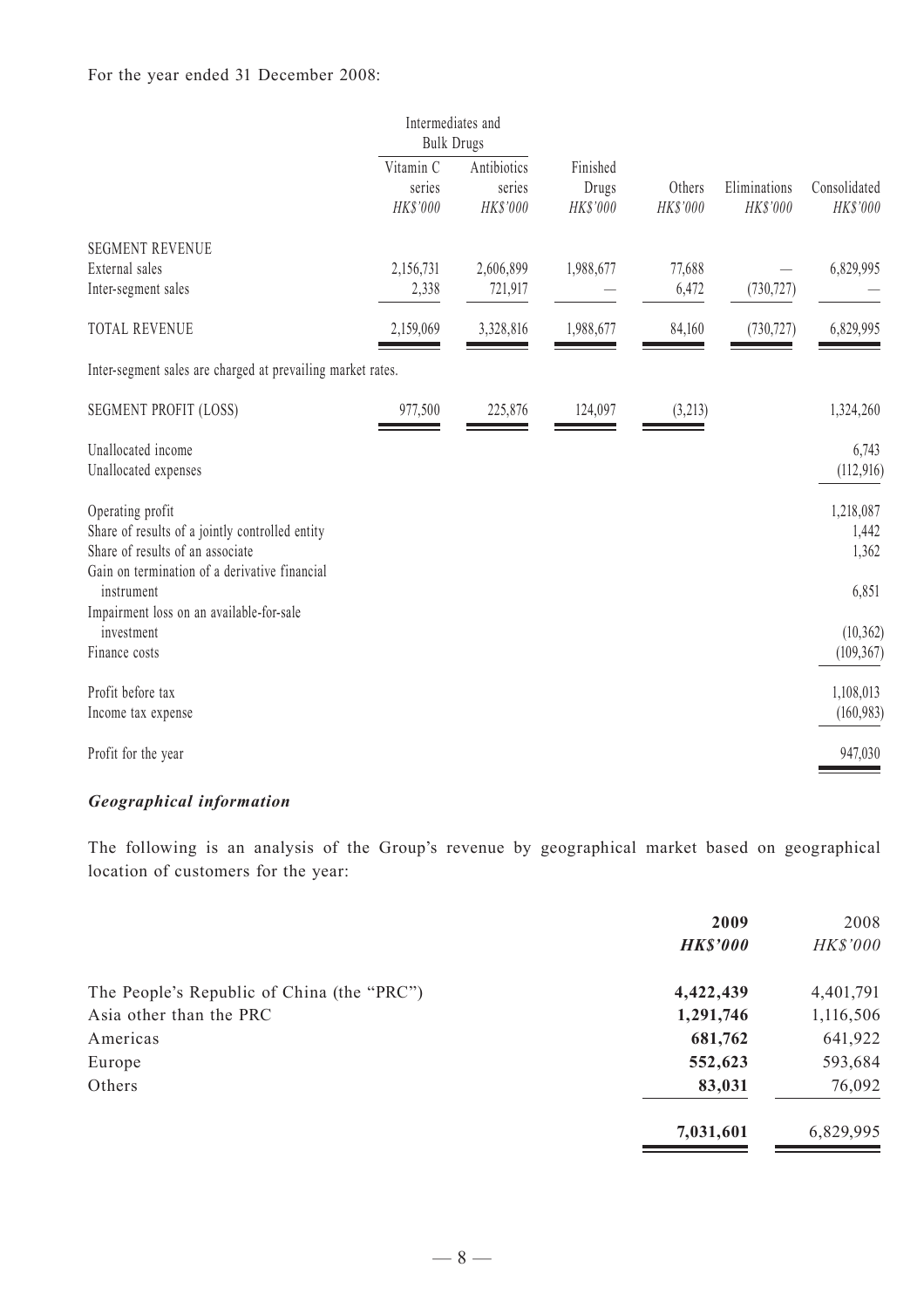#### **3. Profit before tax**

|                                                                   | 2009            | 2008     |
|-------------------------------------------------------------------|-----------------|----------|
|                                                                   | <b>HK\$'000</b> | HK\$'000 |
| Profit before tax has been arrived at after charging (crediting): |                 |          |
| Staff costs, including those of directors                         | 528,256         | 492,117  |
| Contribution to retirement benefit schemes,                       |                 |          |
| including those of directors                                      | 61,704          | 57,819   |
| Total staff costs                                                 | 589,960         | 549,936  |
| Amortisation of intangible assets (included in cost of sales)     | 22,686          | 23,482   |
| Amortisation of prepaid lease payments                            | 6,271           | 5,736    |
| Depreciation of property, plant and equipment                     | 473,234         | 442,018  |
| Total depreciation and amortisation                               | 502,191         | 471,236  |
| Auditor's remuneration                                            | 2,000           | 1,800    |
| Impairment loss on trade receivables (included in administrative  |                 |          |
| expenses)                                                         | 5,000           | 2,000    |
| Interest income                                                   | (9,751)         | (6,743)  |
| Loss on disposal/write-off of property, plant and equipment       |                 |          |
| (included in other expenses)                                      | 11,229          | 66,045   |
| Net foreign exchange losses                                       | 5,011           | 25,964   |
| Research and development expenditure recognised as an expense     |                 |          |
| (included in other expenses)                                      | 70,787          | 43,674   |

*Note:* Cost of inventories recognised as an expense approximated cost of sales as shown in the consolidated income statement for both years.

#### **4. Income tax expense**

|                                | 2009            | 2008      |
|--------------------------------|-----------------|-----------|
|                                | <b>HK\$'000</b> | HK\$'000  |
| The tax charge comprises:      |                 |           |
| PRC Enterprise Income Tax      |                 |           |
| — current year                 | 181,058         | 165,831   |
| - overprovision in prior years | (5,961)         | (449)     |
| — tax credits                  | (47,682)        | (19, 889) |
|                                | 127,415         | 145,493   |
| Deferred taxation              | 15,361          | 15,490    |
|                                | 142,776         | 160,983   |

No Hong Kong Profits Tax is payable by the Company nor its subsidiaries incorporated in Hong Kong since they either had no assessable profit or incurred tax losses for both years.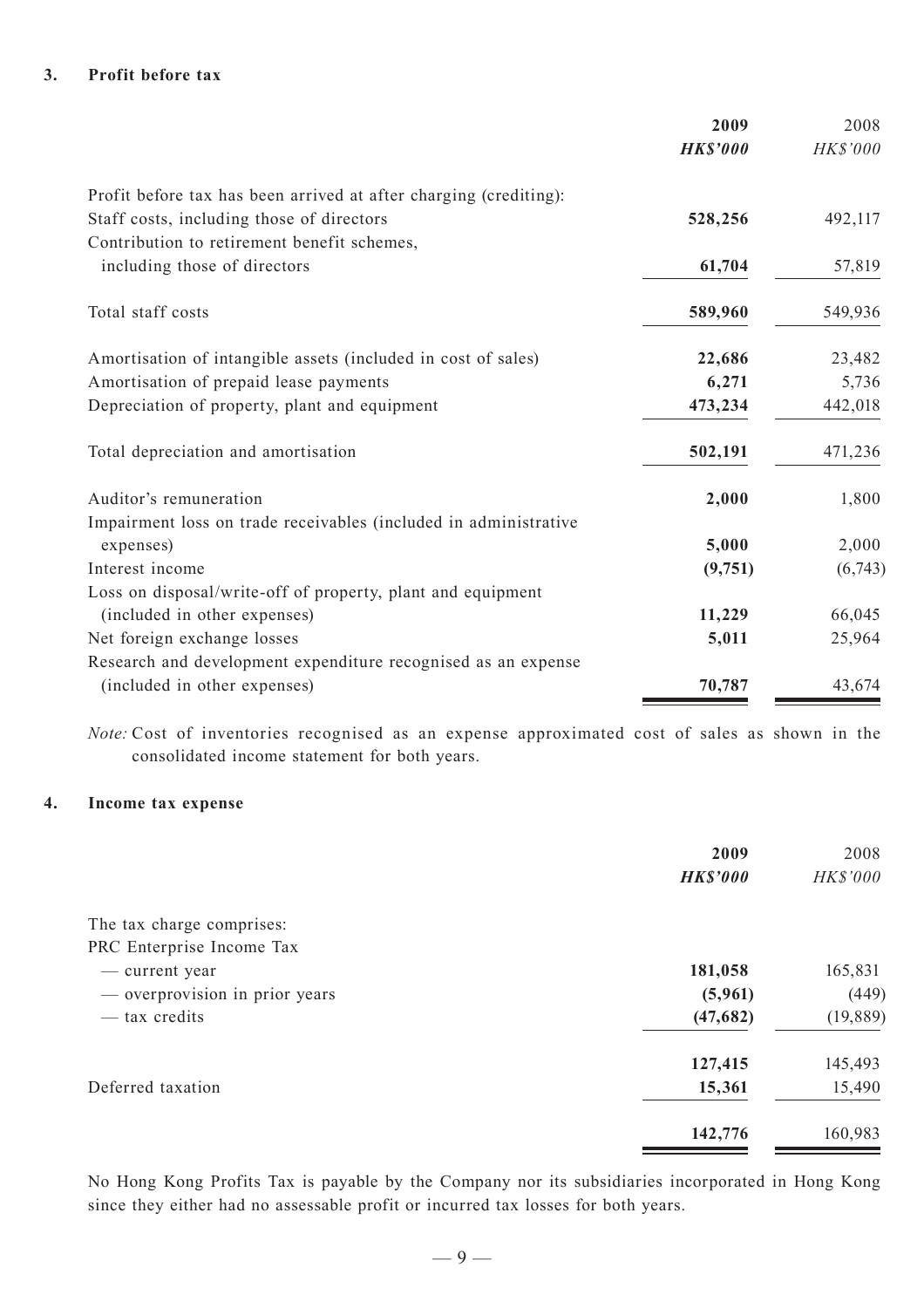Pursuant to the relevant laws and regulations in the PRC, certain subsidiaries of the Company established before 16 March 2007 are entitled to exemption from PRC Enterprise Income Tax for two years starting from their first profit-making years, followed by a 50% reduction in tax rate for the next three years. In addition, pursuant to approvals granted by the relevant tax authority, certain subsidiaries of the Company were granted tax credits, which were mainly derived from the following activities:

- a. Tax credits of HK\$46,786,000 (2008: HK\$19,011,000) resulted from the purchase of plant and equipment manufactured in the PRC by certain subsidiaries of the Company in the PRC. The tax credits are calculated with reference to 40% of the cost of the qualifying plant and equipment approved by the relevant tax authority. Such credits can be used to offset against current tax charges of the relevant subsidiaries.
- b. Tax credit of HK\$896,000 (2008: HK\$878,000) resulted from a subsidiary of the Company established in the PRC which has, instead of making distributions to its foreign shareholders, re-invested certain distributable reserves as capital contributions to a PRC subsidiary of the Company.

The tax charge for both years represents income tax provision which has taken into account of the above-mentioned tax incentives.

Under the law of the PRC on Enterprise Income Tax (the "EIT Law") and Implementation regulation of the EIT law, the tax rate of the PRC subsidiaries is 25% starting from 1 January 2008, except those which are under the tax exemption as mentioned above will continue to be entitled to the exemption based on the tax rate of 25% and enjoying the concessionary tax rate of 15% in the relevant special zone in the PRC during the concessionary period ending in 2010.

Pursuant to the approvals by the relevant tax authorities, certain subsidiaries of the Company are qualified as advanced technology enterprises in Hebei Province, the PRC for a period of 3 years up to 2011. The applicable tax rate for these enterprises is 15% during those years.

## **5. Dividend**

|                                                                                                                         | 2009<br><b>HK\$'000</b> | 2008<br>HK\$'000 |
|-------------------------------------------------------------------------------------------------------------------------|-------------------------|------------------|
| Dividend recognised as distribution during the year:<br>2008 final dividend of HK20 cents (2008: 2007 final dividend of |                         |                  |
| HK5 cents) per share                                                                                                    | 306,992                 | 76,906           |

The directors recommend the payment of a final dividend of HK24 cents per share in respect of 2009 (2008: HK20 cents), representing a distribution of HK\$368,391,000 (2008: HK\$306,992,000). Subject to approval by the shareholders in the forthcoming annual general meeting, the proposed final dividend will be paid on 15 June 2010.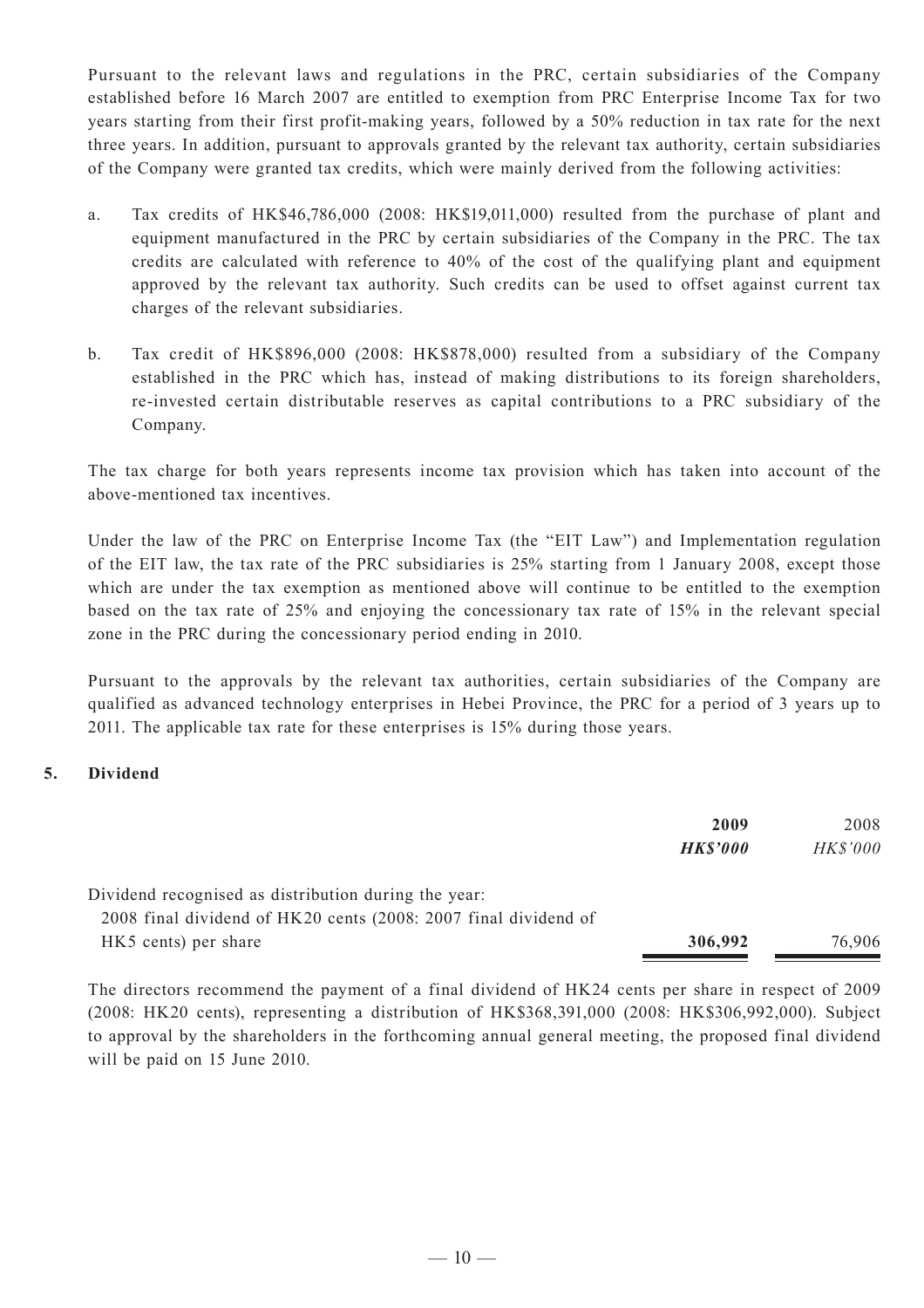#### **6. Earnings per share**

The calculation of the basic earnings per share attributable to the owners of the Company for the year ended 31 December 2009 is based on the profit for the year of HK\$970,739,000 (2008: HK\$940,560,000) and 1,534,960,661 shares in issue (2008: 1,537,782,278 weighted average number of ordinary shares) during the year.

No diluted earnings per share is presented for the years ended 31 December 2008 and 2009 as there were no potential ordinary shares in issue during both years.

### **7. Trade and other receivables/Bills receivables**

|                                    | 2009            | 2008      |
|------------------------------------|-----------------|-----------|
|                                    | <b>HK\$'000</b> | HK\$'000  |
| Trade receivables                  | 848,251         | 716,367   |
| Less: allowance for doubtful debts | (8, 726)        | (6, 012)  |
|                                    | 839,525         | 710,355   |
| Bills receivables                  | 725,750         | 297,382   |
|                                    | 1,565,275       | 1,007,737 |
| Other receivables                  | 226,442         | 197,739   |
|                                    | 1,791,717       | 1,205,476 |
|                                    |                 |           |

The Group allows a general credit period of up to 90 days to its trade customers. The following is an aged analysis of trade receivables (net of allowance for doubtful debts) and bills receivables presented based on invoice date at the end of the reporting period:

|                  | 2009            | 2008      |
|------------------|-----------------|-----------|
|                  | <b>HK\$'000</b> | HK\$'000  |
| $0$ to $90$ days | 1,525,668       | 963,307   |
| 91 to 180 days   | 37,102          | 41,837    |
| 181 to 365 days  | 2,505           | 2,593     |
|                  | 1,565,275       | 1,007,737 |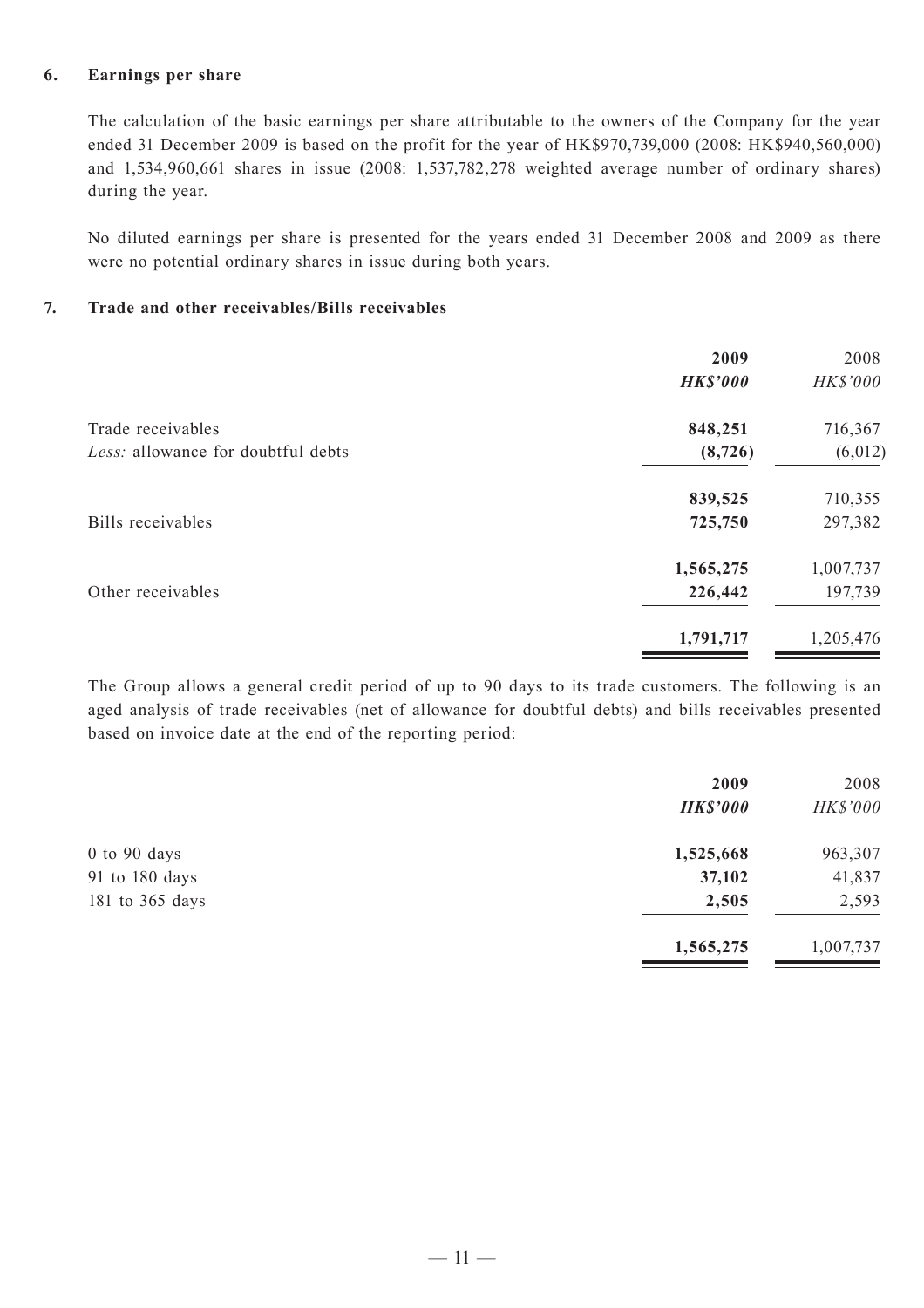#### **8. Trade and other payables/Bills payables**

|                | 2009<br><b>HK\$'000</b> | 2008<br>HK\$'000 |
|----------------|-------------------------|------------------|
| Trade payables | 663,594                 | 638,593          |
| Bills payables | 357,045                 | 253,409          |
|                | 1,020,639               | 892,002          |
| Other payables | 834,016                 | 764,772          |
|                | 1,854,655               | 1,656,774        |

The following is an aged analysis of trade and bills payables presented based on the invoice date at the end of the reporting period:

|                    | 2009<br><b>HK\$'000</b> | 2008<br>HK\$'000 |
|--------------------|-------------------------|------------------|
| $0$ to 90 days     | 863,773                 | 745,560          |
| 91 to 180 days     | 63,293                  | 46,094           |
| 181 to 365 days    | 52,140                  | 37,208           |
| More than 365 days | 41,433                  | 63,140           |
|                    | 1,020,639               | 892,002          |

The average credit period on purchases of goods is up to 90 days. The Group has financial risk management policies in place to ensure that all payables are settled within the credit timeframe.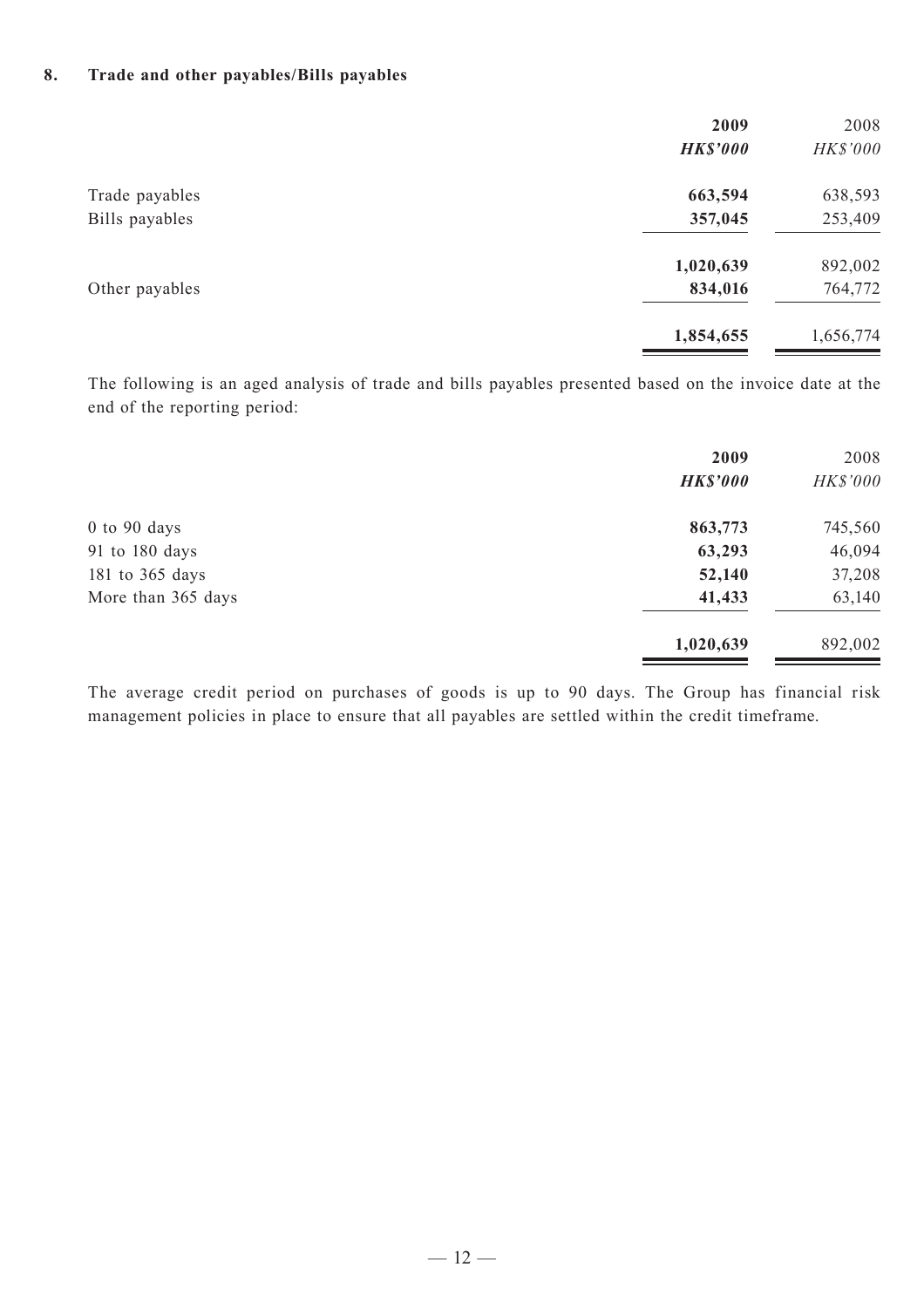# **MANAGEMENT DISCUSSION AND ANALYSIS**

## **Business Review and Outlook**

## *Intermediates and Bulk Drugs Business*

## *Vitamin C Series*

Under the impact of the financial crisis, the demand from overseas market declined slightly in 2009. However, the balance of supply and demand was maintained and product prices remained at high level. Revenue and operating profit of the business for the year reached HK\$2,222 million and HK\$1,120 million, representing an increase of 3.0% and 14.6% respectively as compared to last year.

In 2009, the Group actively developed the overseas market and strengthened the business relationship with major end-user customers. The number of customers with annual purchase of over 100 tonnes continued to increase. The Group also made significant achievement in expanding into the highend pharmaceutical market. In addition to the award of GMP certificate from Germany last year, the Group obtained GMP certificate from Japan during the year and passed the US FDA on-site inspection in February 2010. Being the only PRC vitamin C manufacturer qualified to enter the international high-end pharmaceutical market, the Group is endowed with a new opportunity for further growth.

The market is expected to be increasingly competitive in 2010. The Group will consolidate its leading edge by enhancing its technological standard, increasing the proportion of sales to end-user customers and actively exploiting the international high-end pharmaceutical market and emerging market.

## *Antibiotics Series*

The penicillin business faced a difficult operating environment in 2009. Over-capacity has been aggravated by the significant expansion of production capacity by competitors, leading to weak selling prices. Leveraging on the advantages of product quality and production cost, the Group was able to maintain its market share with similar sales volume as last year. The operating environment of the cephalosporin business remained stable in 2009. With the increase in sales volume of the new product "cefuroxime acid", this business has achieved satisfactory growth in revenue.

During the year, the Group further achieved vertical integration through the acquisition of a major raw material supplier, effectively reducing its production costs and strengthening its competitive advantages. The Group also expanded into the business of GCLE, a cephalosporin intermediate, through the acquisition of 90% equity interest in CSPC Cenway (Tianjin) Pharmaceutical Co., Ltd. to improve its product mix. In addition, the construction of a production workshop with annual capacity of 600 tonnes was completed, further extending the product chain to include downstream products such as cefotaxime sodium, cefuroxime sodium and cefixime.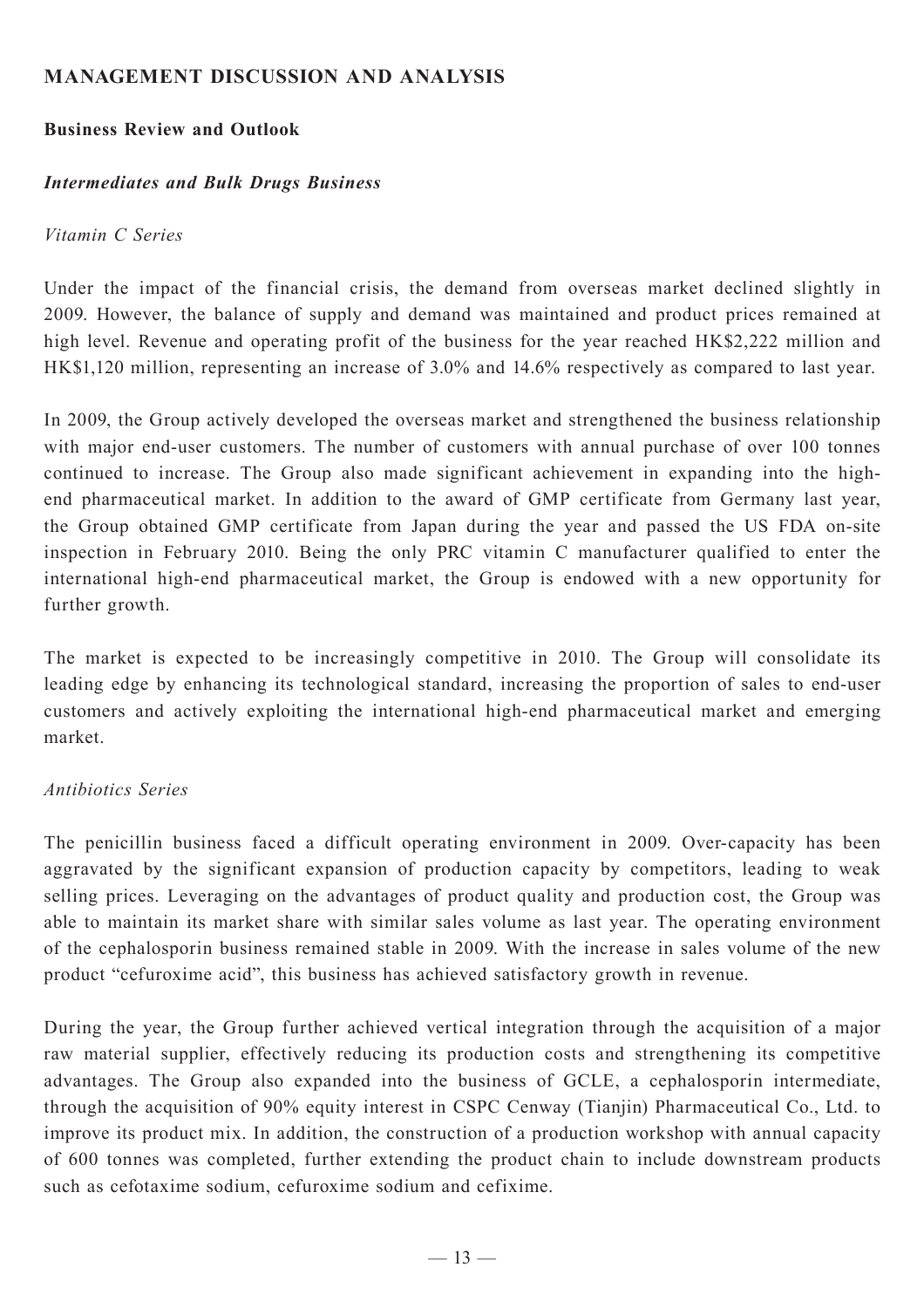With the gradual improvement in market environment and contribution from new products, the performance of this business is expected to be able to improve.

# *Finished Drugs Business*

In 2009, the finished drugs business maintained its growth momentum with revenue increasing by 10.1% to HK\$2,189 million as compared to last year. The revenue of antibiotics, health supplements and cardio-cerebrovascular products amounted HK\$1,734 million, HK\$147 million and HK\$87 million, representing 79.2%, 6.7% and 4.0% of the revenue of this business respectively. The newly acquired business of TCM ("Traditional Chinese Medicines") and intravenous infusion solution products also contributed revenue of HK\$52 million. With the improvement of product portfolio, the gross profit margin of this business increased to 29.9% while its operating profit rose to HK\$142 million.

The PRC government's vast investment in improving the medical and healthcare services and expanding the medical insurance coverage has driven the demand for pharmaceutical products. To seize the opportunities, the Group has established a specialised sales force, which focuses on developing the end-user market in county hospitals, township health centers and community healthcare service centers, in order to increase its market share. Moreover, the Group also endeavoured to enhance the product portfolio by increasing the proportion of products with high margin. During the year, apart from the acquisition of the business of TCM and intravenous infusion products, the Group was able to boost the sales of high margin products including vitamin C supplement "Guo Wei Kang" and meropenem injection through effective marketing strategies.

Looking ahead to 2010, the Group will formulate effective strategies in light of the progress of the medical reform and strive to capitalize on the growth opportunities. Apart from active market expansion, the Group will also step up its research and development effort with focus on antibiotics (carbapenem type), cardiovascular medicines (lowering of blood pressure, blood lipid and blood glucose) and anti-tumor medicines and carry out international drug registration in order to achieve the goal of sustainable and rapid development. With effective implementation of the growth strategies, we believe that finished drugs will be developed as the leading business segment of the Group.

# **Financial Review**

# *Liquidity and financial position*

In 2009, the Group's operating activities generated a net cash inflow of HK\$1,567,697,000. Capital expenditure in relation to the addition of production facilities amounted to HK\$594,224,000. As at 31 December 2009, current ratio of the Group was 1.5, same as last year. As customers increased the use of bills for settlement, debtor turnover period (ratio of the total balance of trade receivables and bills receivables to sales, inclusive of value added tax for sales in the PRC) increased from 49 days in the previous year to 73 days in the current year. Inventory turnover period (ratio of inventory balance to cost of sales) shortened from 106 days in the previous year to 75 days in the current year.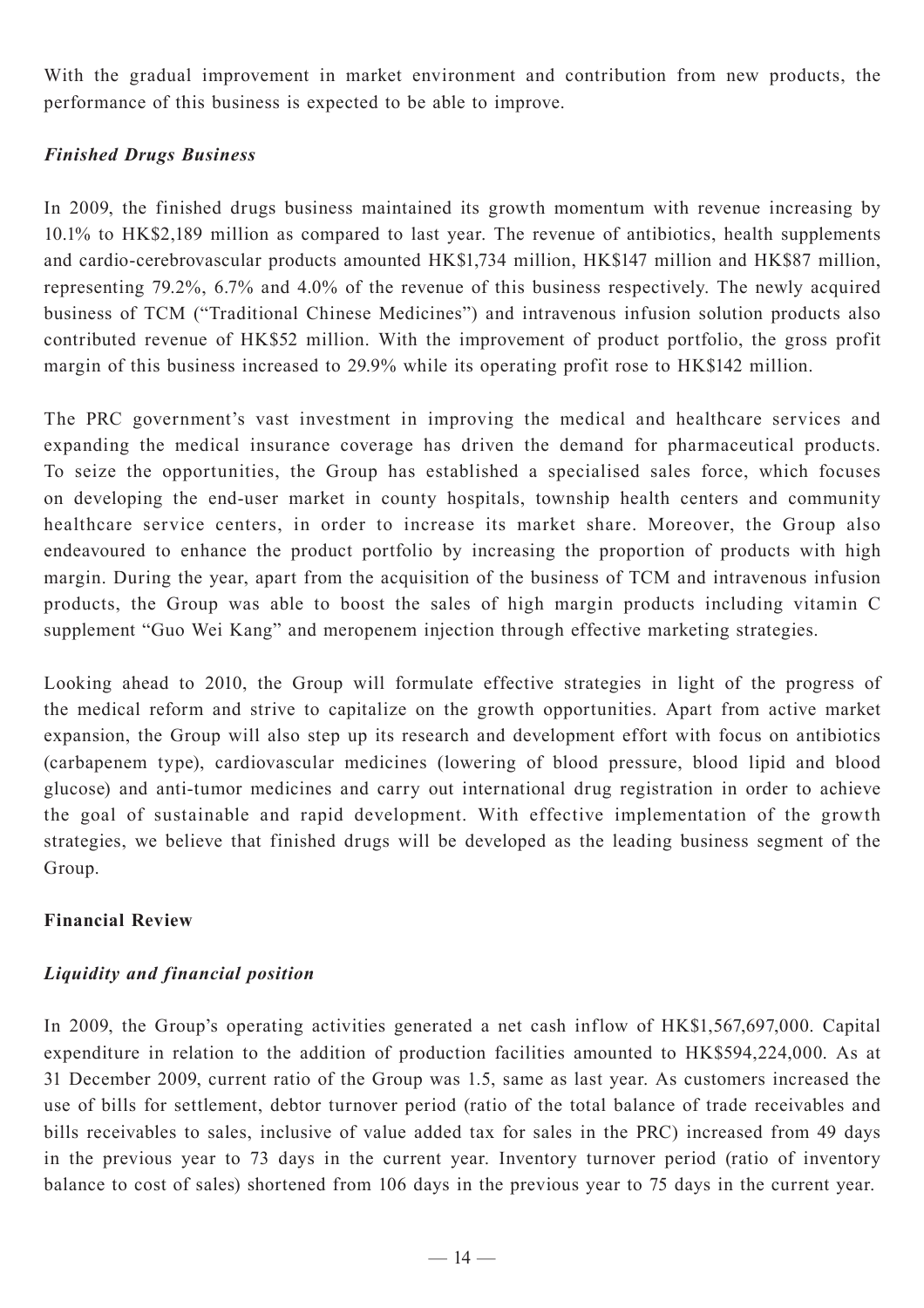The Group's financial position remained strong. As at 31 December 2009, total bank balances and cash amounted to HK\$1,493,800,000 and total loans amounted to HK\$1,596,218,000 (comprising bank loans of HK\$1,567,809,000 and loan from a jointly controlled entity of HK\$28,409,000). Out of the loans, HK\$880,782,000 will be repayable within one year and the remaining HK\$715,436,000 repayable between two to five years. Net gearing ratio (calculated on the basis of the Group's total loans net of bank balances and cash over shareholders' equity) further decreased from 8% a year earlier to 2% as at 31 December 2009.

46% of the Group's loans are denominated in Hong Kong dollars or US dollars and the remaining 54% in Renminbi. The Group's revenue is mainly either in Renminbi or in US dollars. The Group believes that its exposure to foreign currency risks is not significant, but we will monitor closely the currency movement.

# *Pledge of assets*

As at 31 December 2009, bank deposits of HK\$50,637,000 (2008: HK\$2,048,000) were pledged to banks to secure short-term banking facilities.

# *Contingent liabilities*

As disclosed in the press announcement of the Company dated 22 February 2005, the Company and one of its subsidiaries were named as, among others, defendants in a number of antitrust complaints filed in the United States. Up to the date of this announcement, four antitrust complaints have been served on the Company and three antitrust complaints have been served on the subsidiary.

The directors and management of the Company intend to contest the claims set out in the antitrust complaints vigorously. The Group has appointed legal advisers to advise them in the legal proceedings and the outcome of the antitrust complaints cannot be reliably estimated with reasonable certainty at this stage.

Further information on the antitrust complaints is set out in the notes to the accounts in the 2009 Annual Report.

# **Employees**

As at 31 December 2009, the Group had about 10,623 employees. The majority of them are employed in the PRC. The Group will continue to offer competitive remuneration packages, discretionary share options and bonuses to staff based on the performance of the Group and the individual employee.